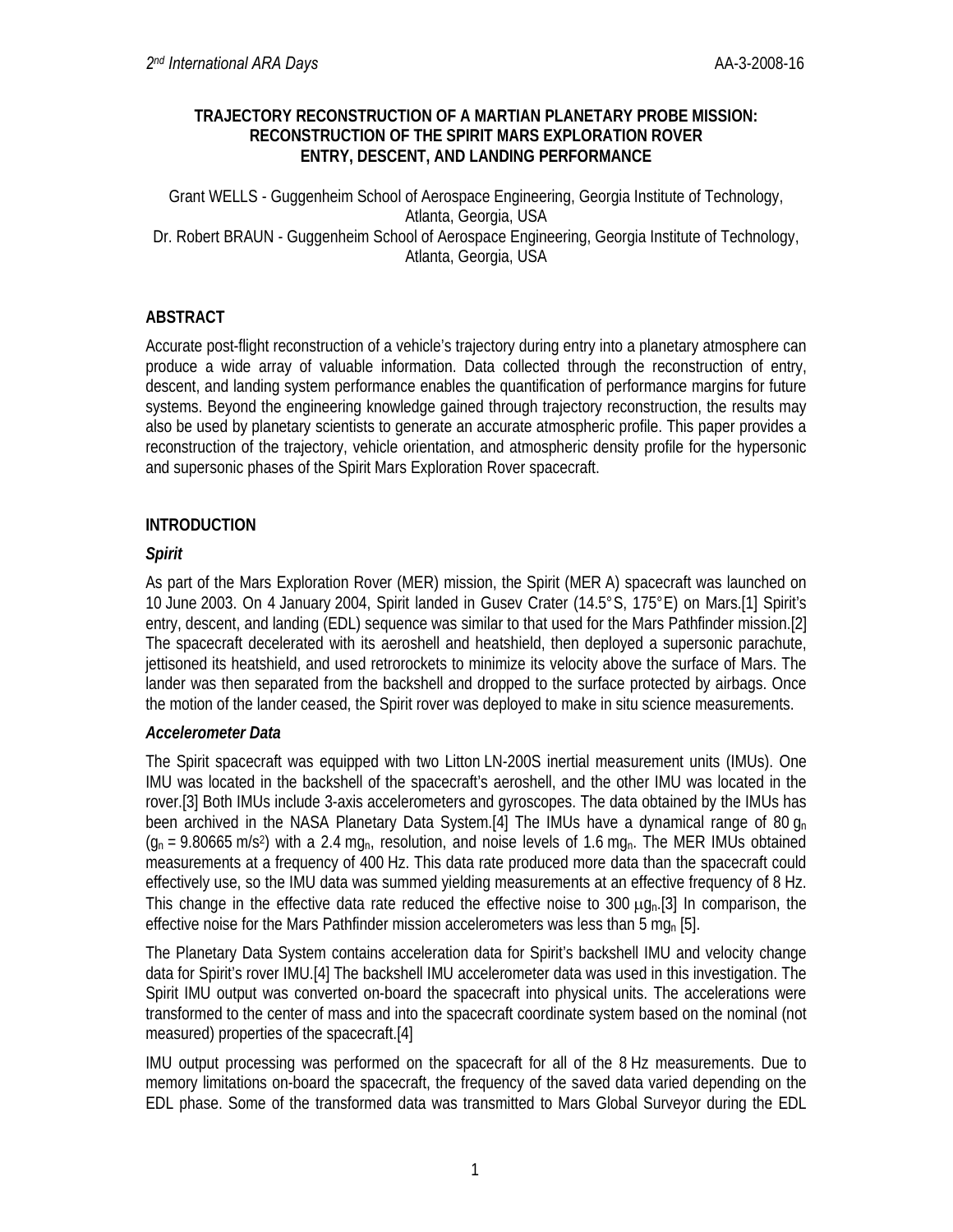sequence. The radio link between Spirit and Mars Global Surveyor was somewhat intermittent due to the relative motion of the spacecraft and the real-time nature of the data transmission. The interrupted communication caused some of this data to be lost. Fortunately, the data returned during entry, descent, and landing and the stored data sent back after landing are complementary in many cases. Specifically for Spirit, the two data streams were both at 4 Hz, but on alternating 8 Hz timesteps, which resulted in an effective 8 Hz data set (minus the data lost over the radio link).[4]

Post-flight analysis demonstrated that the y-axis acceleration was rotated by 0.31528° and the x-axis acceleration was rotated by 0.10886° relative to the principle body axes.[6] These values were determined such that the attitude oscillation was centered on 0° (no bias in the mean normal acceleration signals) for the oscillations near the parachute deployment condition. The total rotation of the backshell IMU axes was 1/3°.[6]

# **METHODOLOGY & RESULTS**

## *Entry Conditions and EDL Timeline*

The entry conditions and the properties of the Spirit spacecraft were compiled from several sources and are listed in Table 1. A timeline of EDL events is listed in Table 2.

| Parameter                         | Value                                     | Source                                                                                                                                                                              |
|-----------------------------------|-------------------------------------------|-------------------------------------------------------------------------------------------------------------------------------------------------------------------------------------|
| <b>Arrival Date</b>               | 4 January 2004                            | [8]                                                                                                                                                                                 |
| <b>Arrival Season</b>             | Winter                                    | [8]                                                                                                                                                                                 |
| Local Time of Day at Landing Site | Approximately 2:00 p.m.                   | [7]                                                                                                                                                                                 |
| Landing Site Radius               | 3392.330 km                               | [7]                                                                                                                                                                                 |
| Landing Site Location             | 14.571892°S, 175.47848°E                  | [7]                                                                                                                                                                                 |
| <b>Entry Direction</b>            | Posigrade                                 | [8]                                                                                                                                                                                 |
| <b>Entry Radius</b>               | 3522.2 km ± 0.2087 km <sup>*</sup>        | $[7] % \includegraphics[width=0.9\columnwidth]{figures/fig_10.pdf} \caption{The figure shows the number of parameters of the estimators in the left and right.} \label{fig:time} %$ |
| Inertial Entry Velocity           | 5.628 km/s $\pm$ 0.000046 km/s            | [6,7]                                                                                                                                                                               |
| <b>Relative Entry Velocity</b>    | 5.399 km/s                                | [6]                                                                                                                                                                                 |
| Inertial Entry Flight Path Angle  | $-11.4949178^{\circ} \pm 0.01^{\circ}$    | [7]                                                                                                                                                                                 |
| <b>Inertial Azimuth</b>           | $79.0252068^{\circ} \pm 0.003^{\circ}$    | [7]                                                                                                                                                                                 |
| Areocentric Entry Latitude        | $-17.7419926^{\circ} \pm 0.0032^{\circ*}$ | $\left[ 7\right]$                                                                                                                                                                   |
| Areocentric Entry Longitude       | $161.776543^{\circ} \pm 0.0172^{\circ*}$  | [7]                                                                                                                                                                                 |
| <b>Entry Mass</b>                 | 827 kg                                    | [8]                                                                                                                                                                                 |
| <b>Heatshield Mass</b>            | 89.6 kg                                   | [9]                                                                                                                                                                                 |
| Aeroshell Diameter                | 2.65 <sub>m</sub>                         | [10]                                                                                                                                                                                |
| Parachute Diameter                | 14.1 m                                    | [12]                                                                                                                                                                                |

| Table 1: Best estimated entry conditions and properties of the Spirit spacecraft. |
|-----------------------------------------------------------------------------------|
|-----------------------------------------------------------------------------------|

\*Uncertainties are based on an entry time error of 0.186 s.[7]

| Table 2. A timeline of EDE events for the Spirit spacecraft, 191 |                      |
|------------------------------------------------------------------|----------------------|
| Fvent                                                            | Time after Entry (s) |
| Parachute Deployment                                             | 251a                 |
| <b>Heatshield Jettison</b>                                       | 271a                 |
| Retrorocket Firing Initiated                                     | 339 4a               |

Parachute Bridle Cut 348.2b Landing 350.5<sup>b</sup>

aReconstructed.[13]

**Mean value obtained from a simulation.**[13]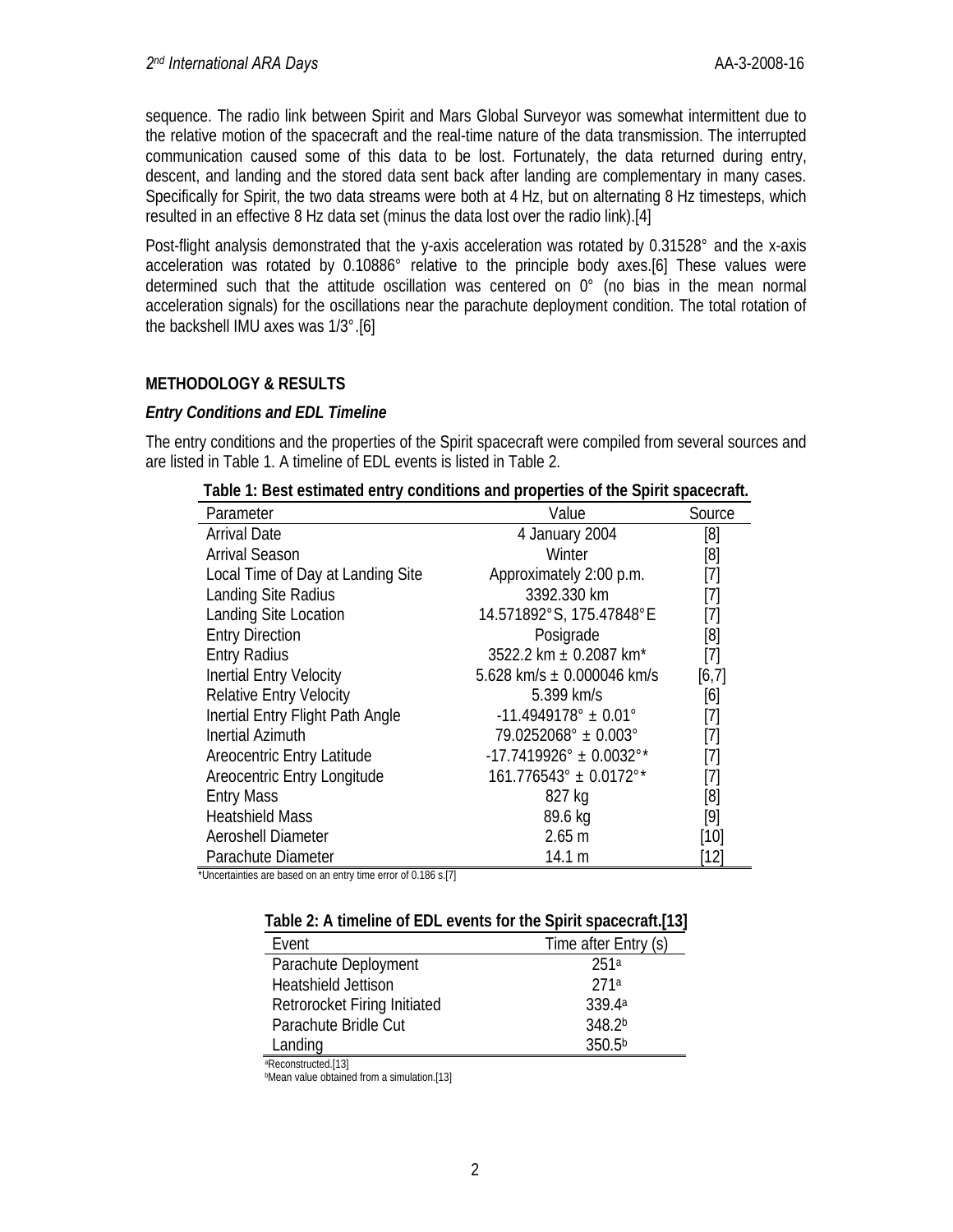#### *Angle of Attack History*

As shown previously for reconstructing the trajectory of Mars Pathfinder [14, 15, 16], the total angle of attack can be found using the accelerometer data, the following equations, and an aerodynamic database for the entry vehicle [18]. The normal and axial accelerations can be computed as:

$$
a_N = \sqrt{a_x^2 + a_y^2} \tag{1}
$$

$$
a_{A} = a_{Z} \tag{2}
$$

where  $a_x$ ,  $a_y$ ,  $a_z$  (=  $a_A$ ) are the accelerations along the body axes of the spacecraft,  $a_A$  is the axial acceleration, and  $a_N$  is the normal acceleration. The ratio of the normal to the axial aerodynamic force coefficient can be computed as:

$$
\frac{C_N}{C_A} = \frac{\left(\frac{F_N}{2}\rho v^2 S\right)}{\left(\frac{F_A}{2}\rho v^2 S\right)} = \frac{m a_N}{m a_A} = \frac{a_N}{a_A} = \frac{a_N}{a_z}
$$
(3)

where  $C_N$  and  $C_A$  are the normal and axial aerodynamic force coefficients,  $F_N$  and  $F_A$  are the normal and axial forces, *ρ* is the atmospheric density, *v* is the spacecraft relative velocity, *S* is the aerodynamic reference area, and *m* is the mass of the spacecraft.

Based on the accelerometer data, a time history of Spirit's total angle of attack can be estimated and is shown in Figure 1 for the continuum hypersonic regime [1] up until the time of parachute deployment. The Mach number profile is shown in Figure 1, for reference, based on the subsequent velocity reconstruction. The pre-flight prediction of static instability at approximately Mach 16 is clearly shown in this data as is the significant damping present in the region of peak dynamic pressure. Pre-entry analysis of Spirit's angle of attack history predicted angle of attack discursions less than 3° over all flight regimes.[1] Figure 1 shows angle of attack discursions as large as 8° at the time of parachute deployment.

The larger angle of attack discursions are in agreement with a prior study of the Mars Exploration Rover angle of attack histories that used quaternion information from the IMUs.[19] Post-flight reconstruction revealed anomalistic disturbance torques during the entries of the Mars Exploration Rovers. Due to the accessibility of the remains of Opportunity's aeroshell, the Opportunity rover took pictures of its aeroshell on the surface. These photographs showed that portions of the aeroshell thermal blanket assembly still remained.[19] This blanket assembly was supposed to burn off very early in the entry. However, the thermal blanket design was carried over from the Mars Pathfinder mission, which experienced significantly more heating during entry due to Pathfinder's higher entry velocity.[8] This study estimated the aerodynamic torques that the thermal blanket remnants could have produced during the entries of the Mars Exploration Rovers. A comparison of two estimates of the aerodynamic torque perturbations (one extracted from telemetry data and the other from Mars surface photographs) showed exceptional agreement.[19]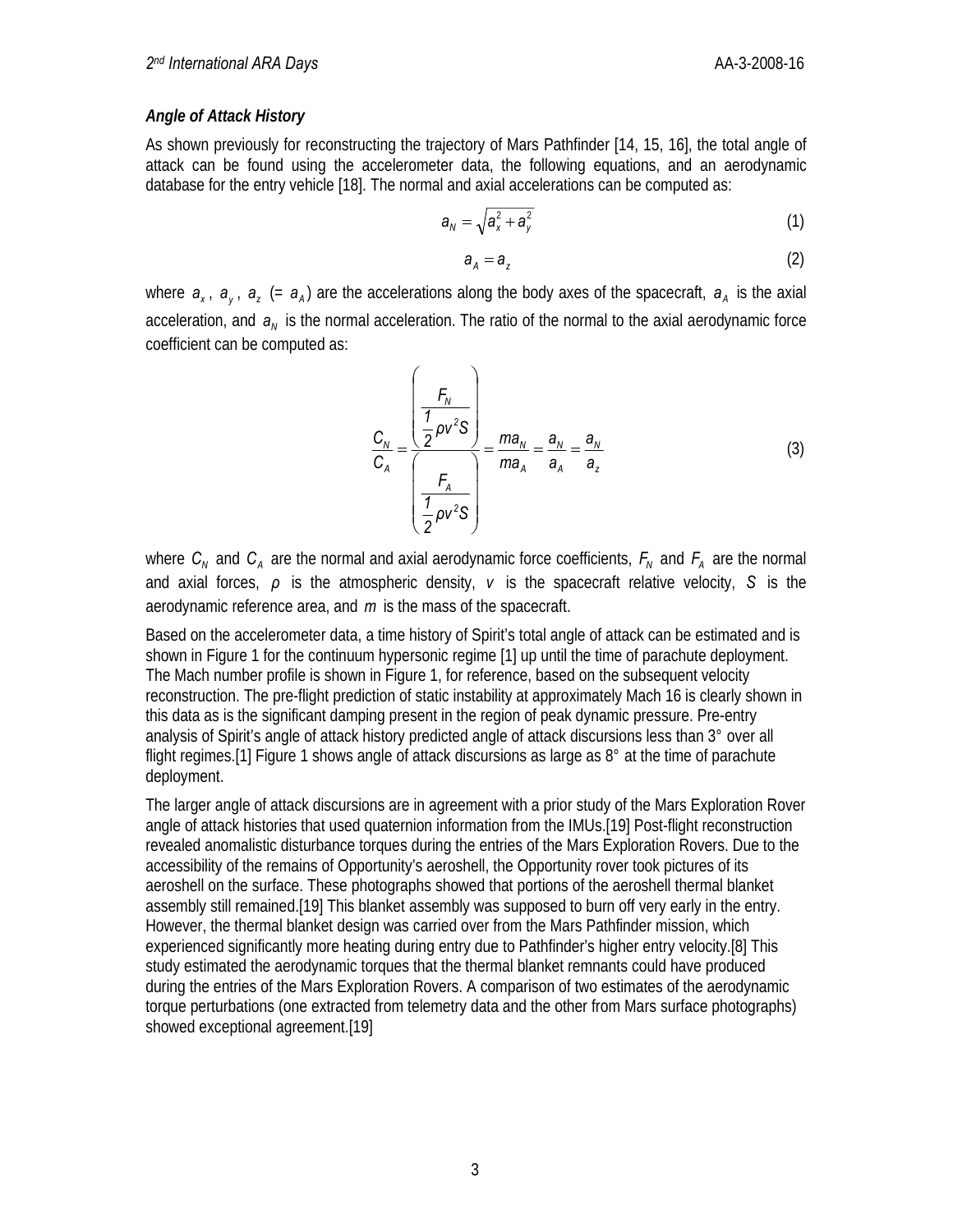

**Figure 1: A time history of Spirit's total angle of attack and Mach number.** 

## *Atmospheric Density Profile*

The angle of attack history and pre-flight aerodynamic database estimate was used to determine an atmospheric density profile at the time of Spirit's EDL with the use of Equation 4. This method has a long history in trajectory reconstruction but assumes perfect knowledge of C<sub>A</sub> .[20, 14, 15, 16] The density profile is shown in Figure 2. There is good agreement between this estimate and a previous study as shown in Figure 3.

$$
\rho = \frac{ma_A}{\frac{1}{2}v^2 SC_A}
$$
 (4)

A quadratic curve fit for the reconstructed atmospheric density profile is shown in Equation 5..

$$
\rho = \exp(-7.00870 \times 10^{-4} h^2 - 3.69095 \times 10^{-2} h - 4.75556)
$$
\n(5)

where the altitude (*h*) must be in kilometers, and the density is in kilograms per cubic meter.



**Figure 2: The reconstructed atmospheric density profile for Spirit's entry.**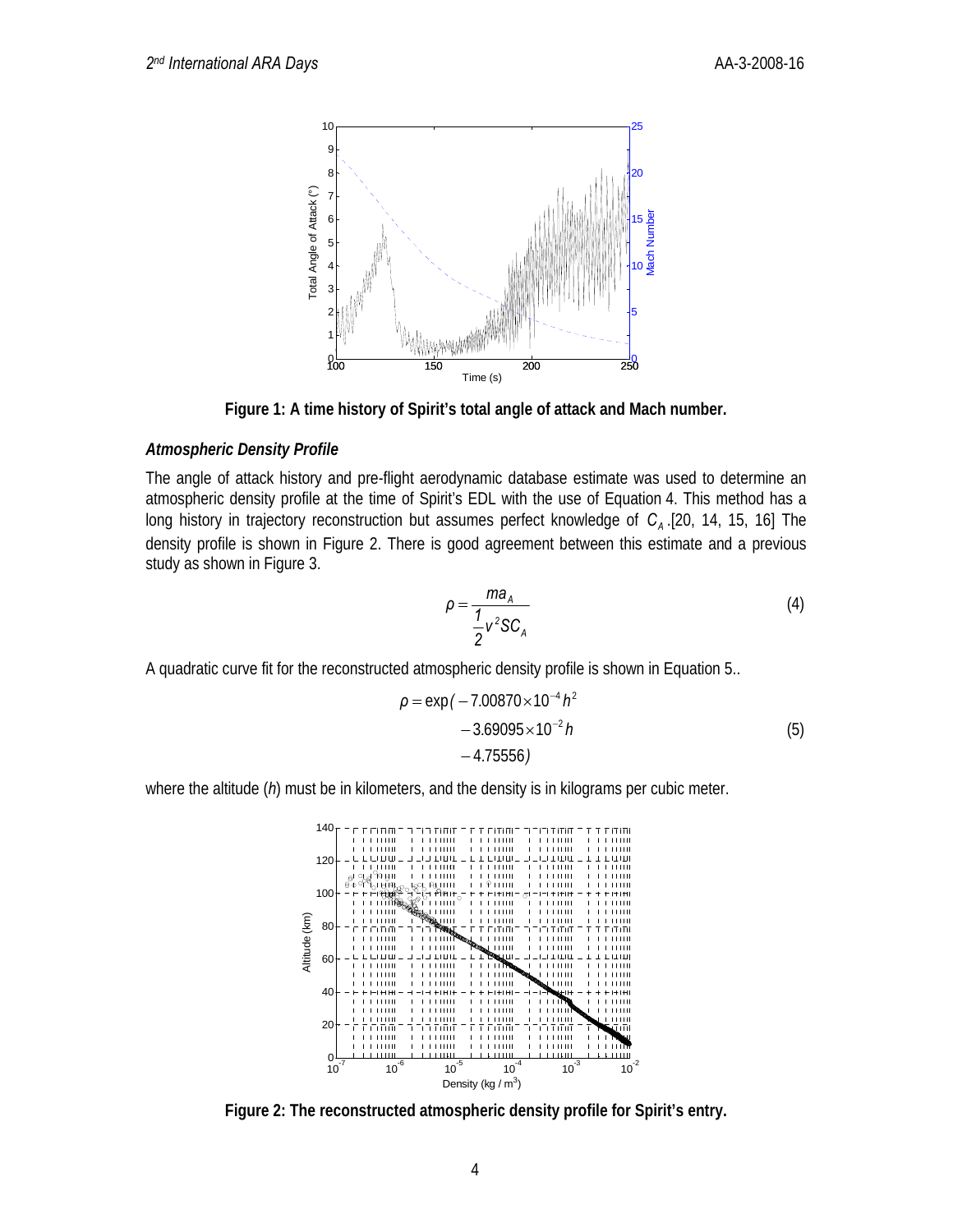

**Figure 3: Comparison of the atmospheric density profile quadratic fit with Ref. [11].** 

### *The True, Nominal, & Best Estimate Trajectories*

The true, nominal, and best estimate trajectories are related as shown in Figure 4. The true trajectory is not knowable since all uncertainty in the motion of the spacecraft cannot be eliminated. The best approximation of the true trajectory is the nominal trajectory. The nominal trajectory is created by modeling the motion of the spacecraft, and the best estimate trajectory can be determined by applying the extended Kalman filter to the nominal trajectory and the observations. As such, the best estimate trajectory does not rely on pre-flight models of the atmosphere.



**Figure 4: The true, nominal, and best estimate trajectories.** 

In this investigation, the best estimate trajectory for Spirit was generated using an extended Kalman filter and the backshell IMU accelerometer data. This extended Kalman filter has been used successfully for the reconstruction of the Mars Pathfinder trajectory.[14, 16] The theory and mathematics of the extended Kalman filter will not be discussed here. For details on extended Kalman filtering as applied to EDL trajectory reconstruction, the reader is directed to References [16] and [21].

## *Reconstructed Trajectory*

Plots showing Spirit's reconstructed entry trajectory are provided in the following figures. Reconstruction is performed from the atmospheric interface (radius of 3522.2 km) to parachute bridle cut using a spherical gravity model. This trajectory reconstruction does not rely on pre-flight modeling of the atmosphere. Figure 5 shows the observed, nominal, and best estimate of the axial acceleration. Figure 6 shows the best estimate of the altitude-velocity curve. Figure 7 shows the best estimate of the velocity time history with 3-σ uncertainty bounds. Velocity uncertainty is quite small, approximately  $\pm 0.03$  m/s at the time of parachute bridle cut. Figure 8 shows the best estimate of the altitude time history with 3-σ uncertainty bounds. At the time of parachute bridle cut, this uncertainty is approximately  $\pm 1.0$  m.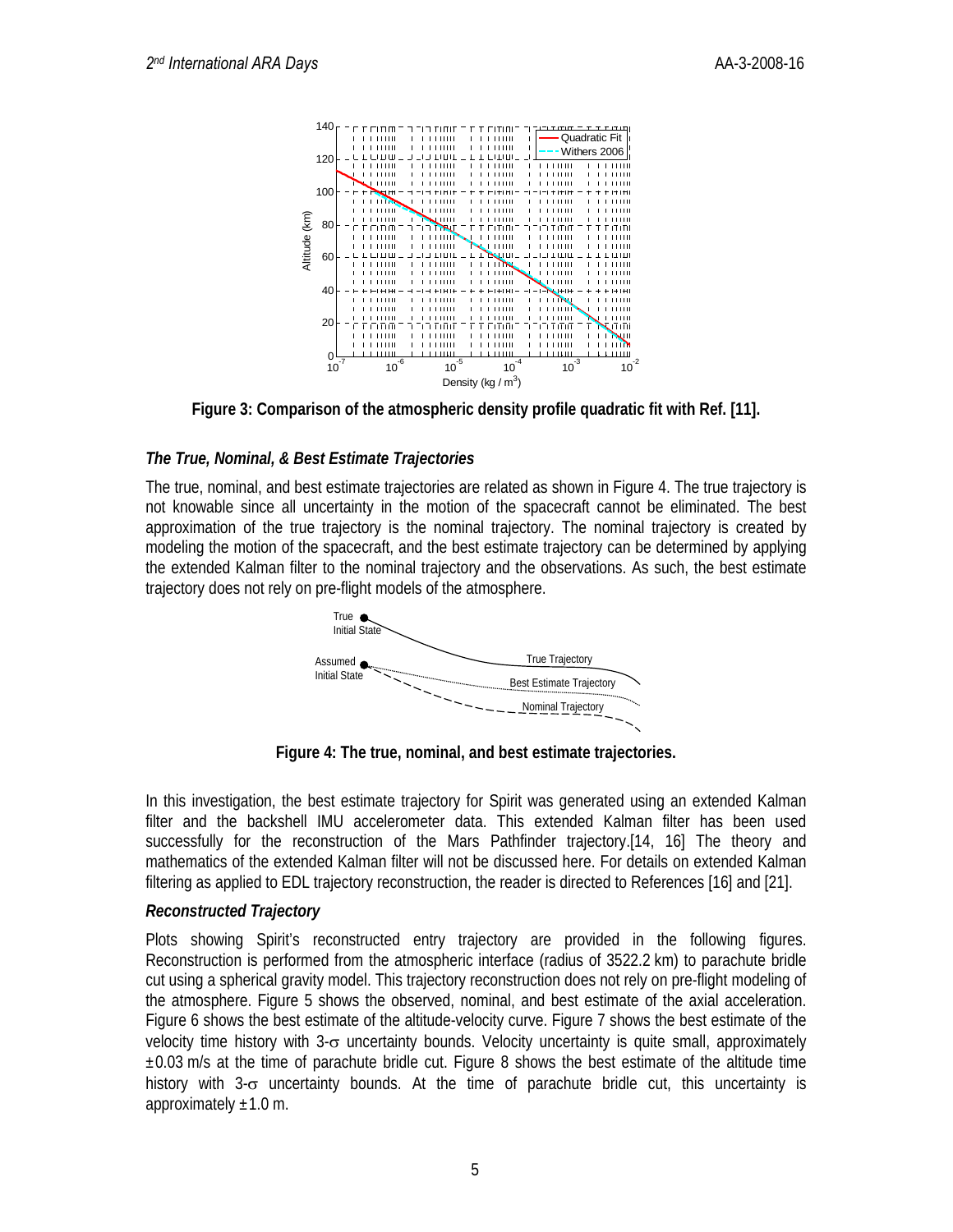

**Figure 5: The observed, nominal, and best estimate axial accelerations.** 

For comparison, the Ref. [7] reconstruction, which incorporates other EDL measurements (e.g. radar altimeter data and the post-landed radiometric position estimate) is also shown in Figure 6, Figure 7, and Figure 8.



**Figure 6: The best estimate altitude-velocity curve.**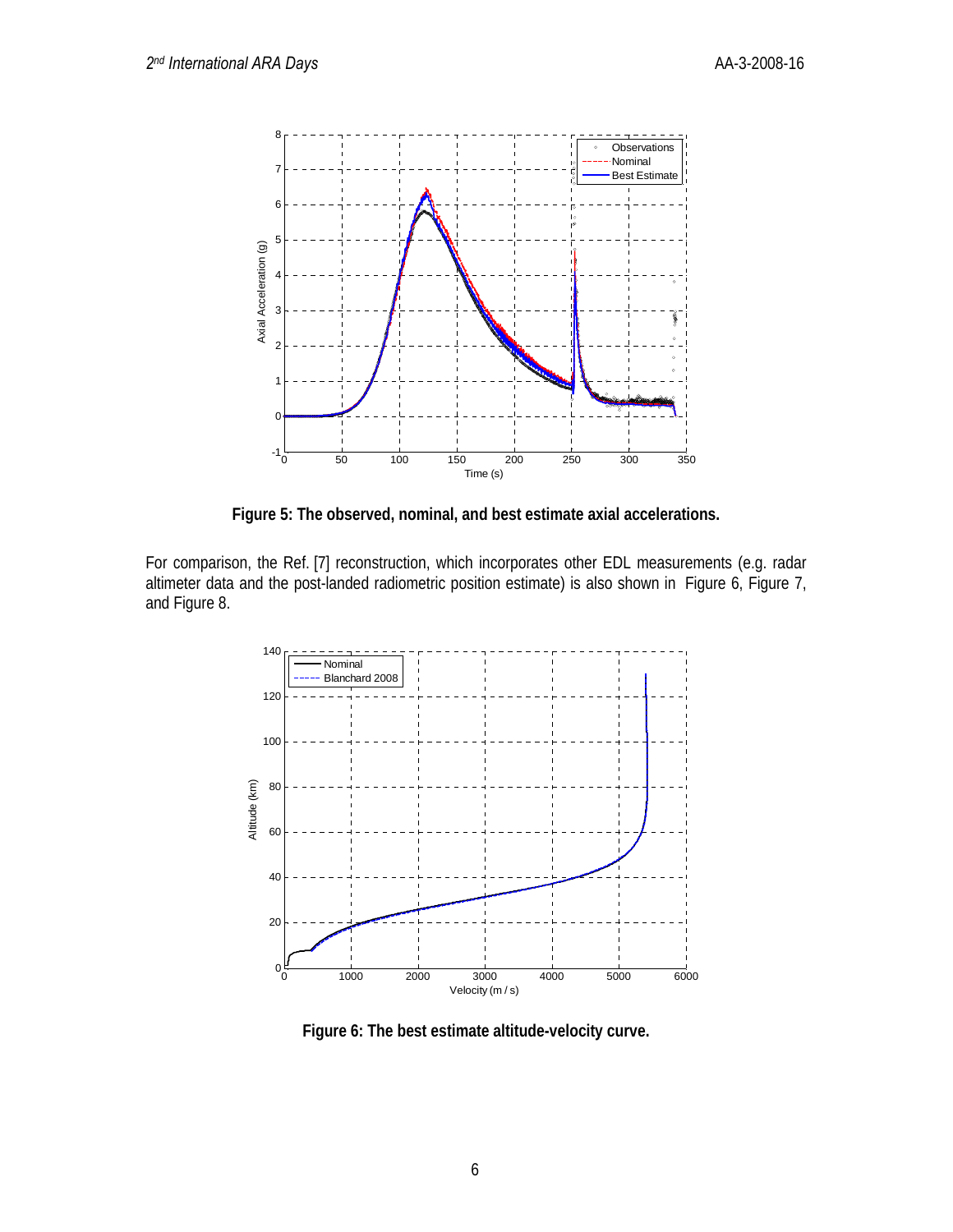

**Figure 7: The best estimate of the velocity time history.** 



**Figure 8: The best estimate altitude of the altitude time history.** 

Table 3 compares the pre-flight predictions of peak deceleration, velocity at parachute deployment, dynamic pressure at parachute deployment, and landed position with the best estimates from this investigation. Parachute deployment time was estimated based on locating the mortar deployment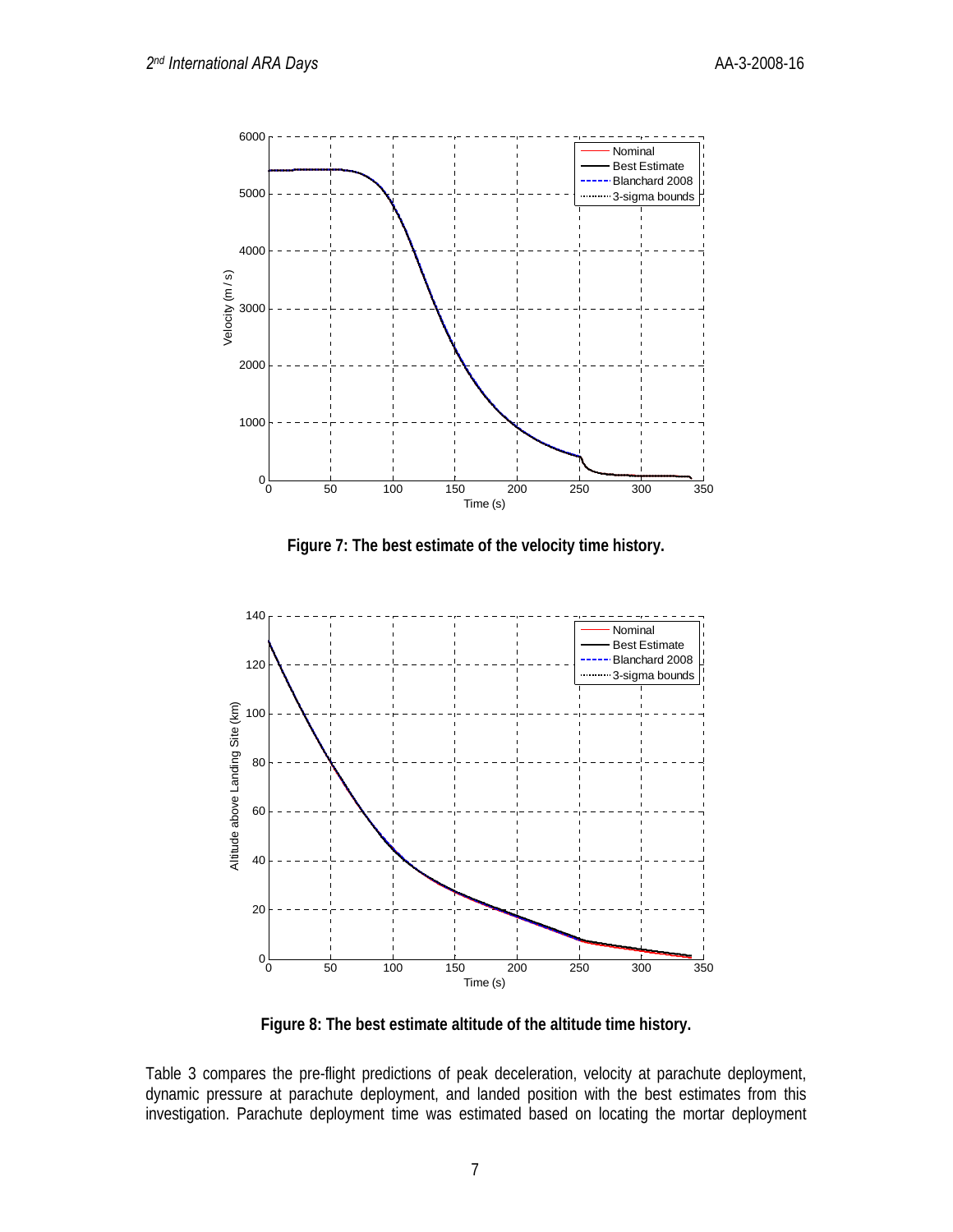acceleration in the backshell IMU data set. Table 4 compares the pre-flight EDL timeline of events with the reconstructed time of events from this investigation.

|  | Table 3: A comparison of some pre-flight EDL parameters with best estimates. |  |
|--|------------------------------------------------------------------------------|--|
|  |                                                                              |  |

|                                               | Pre-Flight         | Pre-Flight                   |                         |
|-----------------------------------------------|--------------------|------------------------------|-------------------------|
| Parameter                                     | Prediction         | Range                        | <b>Best Estimate</b>    |
| Peak Deceleration (q)                         | 5.9a               | $5.5 - 6.3^{\circ}$          | 6.3                     |
| Velocity at Parachute Deployment (m/s)        | 407a               | $377.5 - 436.5^{\circ}$      | 399                     |
| Dynamic Pressure at Parachute Deployment (Pa) | 725.6a             | $654.8 - 796.3$ <sup>a</sup> | 721.4                   |
| Landing Site Latitude                         | 14.59°Sb           | $5^\circ$ N – 15 $^\circ$ Sc | 14.51°Sd                |
| Landing Site Longitude                        | $175.3^{\circ}E^b$ |                              | $175.4$ °E <sup>d</sup> |

aFrom Ref. [13].

**bFrom Ref.** [22]. cFrom Ref. [23].

dBest estimate values of latitude and longitude are given at bridle cut since no backshell IMU data was recorded after bridle cut.

|                              |                              | Time after Entry (s)          |               |
|------------------------------|------------------------------|-------------------------------|---------------|
| Event                        | Pre-Flight Mean <sup>a</sup> | Pre-Flight Range <sup>a</sup> | Reconstructed |
| Parachute Deployment         | 245.5                        | $237.9 - 253.1$               | 251           |
| Heatshield Jettison          | 265.5                        | $257.9 - 273.1$               | 271a          |
| Retrorocket Firing Initiated | 346.7                        | $317.3 - 376.2$               | 339.2         |
| Parachute Bridle Cut         | 349.7                        | $320.6 - 378.7$               | 341.2         |
| Landing                      | 352.3                        | $322.9 - 381.5$               | $-b$          |

#### **Table 4: A comparison of the pre-flight and reconstructed EDL timelines.**

aFrom Ref. [13].

**bNo backshell IMU data was recorded after bridle cut.** 

# **CONCLUSIONS**

A flexible trajectory reconstruction tool created for the reconstruction of the Mars Pathfinder mission trajectory has been successfully extended to the Mars Exploration Rover mission, demonstrating the tool's flexibility. The results of this reconstruction are consistent with those of other MER flight reconstruction analyses and the predicted pre-flight design performance.

## **REFERENCES**

- [1] P. Desai, M. Schoenenberger, F. Cheatwood, "Mars Exploration Rover Six-Degree-of-Freedom Entry Trajectory Analysis," *Journal of Spacecraft and Rockets*, Vol. 43, No. 5, pp. 1019-1025, September-October 2006.
- [2] D. Spencer, R. Blanchard, R. Braun, P. Kallemeyn, S. Thurman, "Mars Pathfinder Entry, Descent, and Landing Reconstruction," *Journal of Spacecraft and Rockets*, Vol. 36, No. 3, pp. 357–366, May–June 1999.
- [3] J. Crisp, M. Adler, J. Matijevic, S. Squyres, R. Arvidson, D. Kass, "Mars Exploration Rover Mission," *Journal of Geophys. Research - Planets*, Vol. 108, No. E12, 8061, doi:10.1029/2002JE002038, 2003.
- [4] D. Kass, J. Schofield, J. Crisp, E. Bailey, E. Konefat, W. Lee, E. Litty, R. Manning, A. San Martin, J. Willis, R. Beebe, J. Murphy, L. Huber, MER1/MER2-M-IMU-4-EDL-V1.0, *NASA Planetary Data System*, 2004.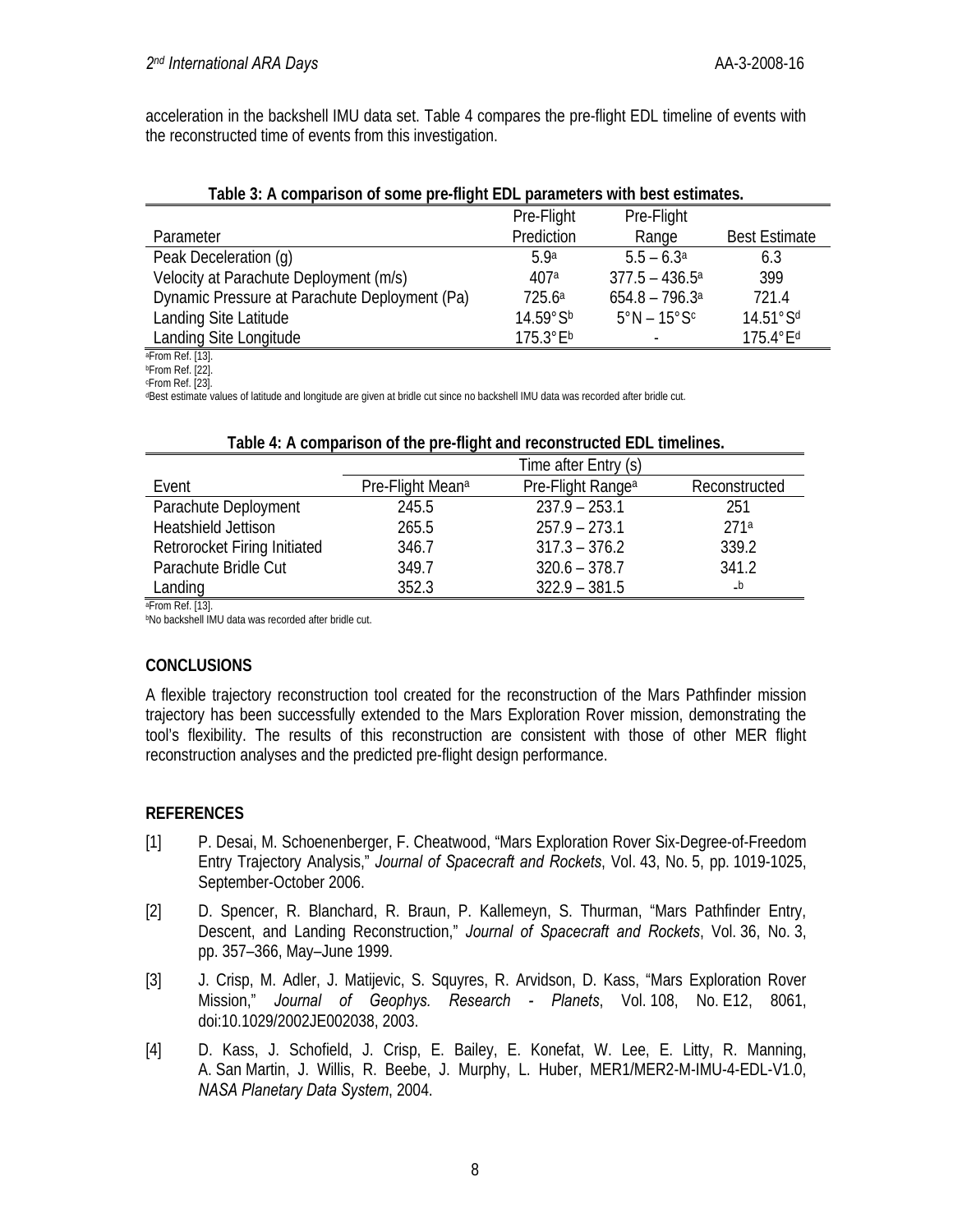- [5] J. Magalhães, J. Schofield, A. Seiff, "Results of the Mars Pathfinder Atmospheric Structure Investigation," *Journal of Geophysical Research - Planets*, Vol. 104, No. E4, pp. 8943–8955, 25 April 1999.
- [6] M. Shoenenberger, "MER Flight Data," Personnel Correspondence with the Authors, 1 October 2008.
- [7] R. Blanchard, "Entry Descent and Landing Trajectory and Atmosphere Reconstruction for the Mars Exploration Rovers Missions A and B," The George Washington University, Performed under NASA-JPL subcontract CCNS20568F, 15 April 2008 (white paper).
- [8] P. Desai, P. Knocke, "Entry, Descent, and Landing Scenario for the Mars Exploration Rover Mission," *Journal of the Astronautical Sciences*, Vol. 55, No. 4, pp. 421-430, October-December 2007.
- [9] B. Raiszadeh, E. Queen, "Mars Exploration Rover Terminal Descent Mission Modeling and Simulation," AAS-04-271, *Advances in the Astronautical Sciences*, Vol. 119, pp. 2661-2676, 2004.
- [10] P. Desai, P. Knocke, "Mars Exploration Rovers Entry, Descent, and Landing Trajectory Analysis," *Journal of the Astronautical Sciences*, Vol. 55, No. 3, pp. 311-323, July-September 2007.
- [11] P. Withers, M. Smith, "Atmospheric Entry Profiles from the Mars Exploration Rovers Spirit and Opportunity," *Icarus*, Vol. 185, No. 1, pp. 133-142, November 2006.
- [12] A. Witkowski, R. Bruno, "Mars Exploration Rover Parachute System Performance," AIAA-2003-2100, *17th AIAA Aerodynamic Decelerator Systems Technology Conference and Seminar*, Monterey, California, USA, 19-22 May 2003.
- [13] P. Desai, P. Knocke, "Mars Exploration Rovers Entry, Descent, and Landing Trajectory Analysis," AIAA-2004-5092, *AIAA/AAS Astrodynamics Specialist Conference and Exhibit*, pp. 797-804, Providence, Rhode Island, 16-19 August 2004.
- [14] D. Spencer, R. Blanchard, R. Braun, P. Kallemeyn, S. Thurman, "Mars Pathfinder Entry, Descent, and Landing Reconstruction," *Journal of Spacecraft and Rockets*, Vol. 36, No. 3, pp. 357-366, May-June 1999.
- [15] P. Gnoffo, R. Braun, K. Weilmuenster, R. Mitcheltree, W. Engelund, R. Powell, "Prediction and Validation of Mars Pathfinder Hypersonic Aerodynamic Database," *Journal of Spacecraft and Rockets*, Vol. 36, No. 3, pp. 367-373, May-June 1999.
- [16] J. Christian, A. Verges, and R. Braun, "Statistical Reconstruction of Mars Entry, Descent, and Landing Trajectories and Atmospheric Profiles," AIAA-2007-6192, *AIAA Space 2007 Conference and Exposition*, Long Beach, California, 18-20 September 2007.
- [17] P. Gnoffo, K. Weilmuenster, R. Braun, C. Cruz, "Influence of Sonic-Line Location on Mars Pathfinder Probe Aerothermodynamics," *Journal of Spacecraft and Rockets*, Vol. 33, No. 2, pp. 169-177, March-April 1996.
- [18] M. Schoenenberger, F. Cheatwood, P. Desai, "Static Aerodynamics of the Mars Exploration Rover Entry Capsule," AIAA-2005-56, *43rd AIAA Aerospace Sciences Meeting and Exhibit*, Reno, Nevada, 10-13 January 2005.
- [19] R. Tolson, W. Willcockson, P. Desai, P. Thomas, "Anomalistic Disturbance Torques during the Entry Phase of the Mars Exploration Rover Missions - A Telemetry and Mars-Surface Investigation," AAS-06-087, *Advances in the Astronautical Sciences*, Vol. 125, pp. 507-525, 2006.